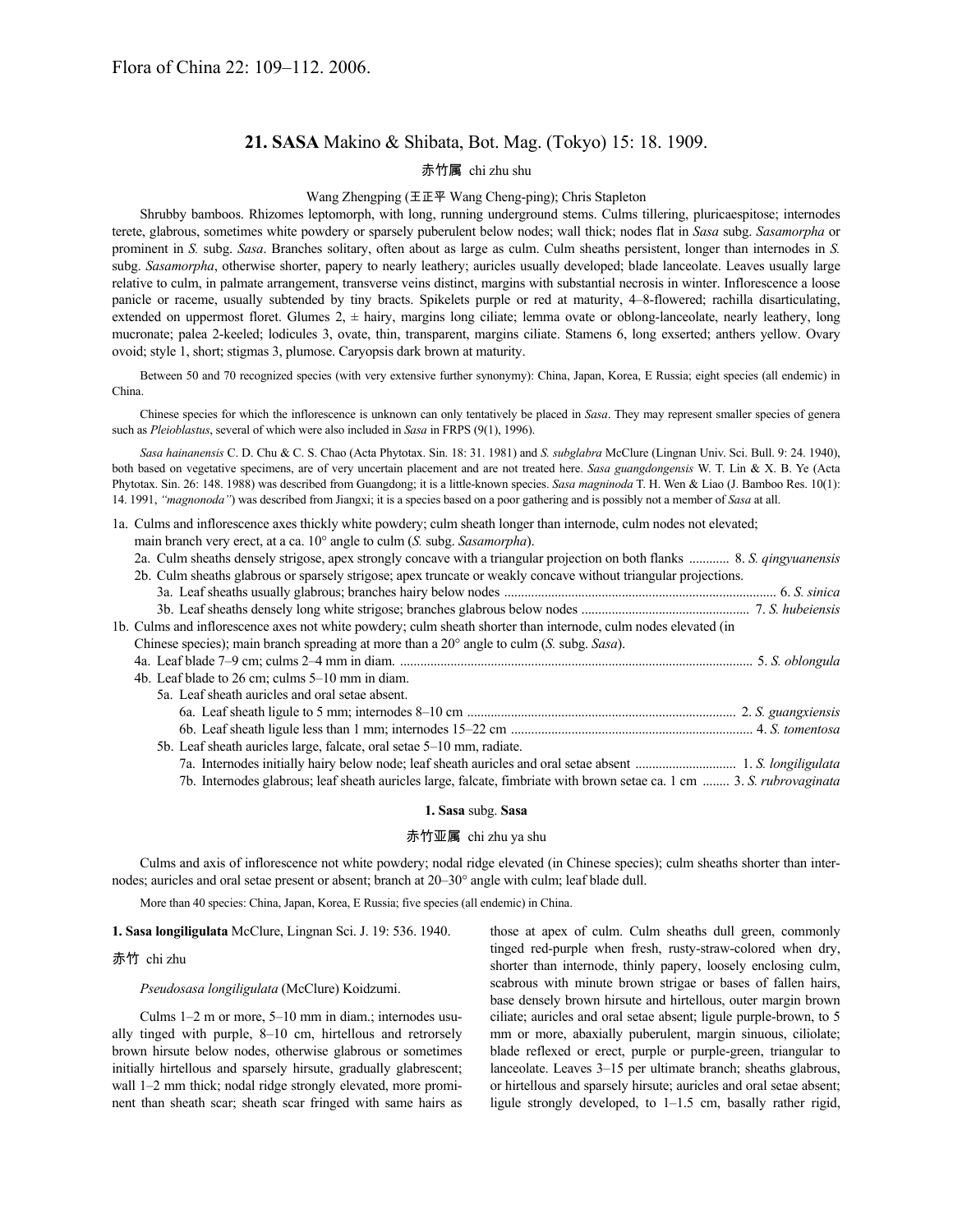hirtellous or subglabrous, brittle, usually lacerate, apically membranous; blade adaxially deep green, lanceolate,  $6-25 \times 1.5-3.5$ cm, glabrous or hirtellous along midrib toward base, abaxially glaucous, scabrous with sparse antrorsely appressed setae, adaxially faintly glossy, base cuneate, apex acuminate. Inflorescence unknown. New shoots Apr–May.

● Moist ravines, brook banks; 1000–1400 m. Guangdong, Hunan.

*Sasa sulcata* W. T. Lin (J. Bamboo Res. 12(2): 35. 1993) was described from an abnormal gathering and is most probably a synonym of this species.

**2. Sasa guangxiensis** C. D. Chu & C. S. Chao, J. Nanjing Technol. Coll. Forest Prod. 1981(3): 34. 1981.

## 广西赤竹 guang xi chi zhu

Culms ca. 1 m, ca. 5 mm in diam.; internodes green, 8–10 cm, initially shortly pale yellow pubescent especially below nodes, glabrescent; nodes strongly elevated, weakly geniculate. Culm sheaths deciduous, yellow to purple, shorter than or equal to internode, with dense, fine, gray strigae or papillae left by fallen hairs; auricles falcate, large; oral setae radiate, 5–10 mm; ligule to 5 mm, apex lacerate; blade deciduous, lanceolate. Leaves 3–8 per ultimate branch; initially sheath densely pubescent, glabrescent; auricles falcate, large; oral setae radiate, 6–10 mm; ligule to 1.5 cm, membranous; blade adaxially green, elliptic-lanceolate,  $13-26 \times 2-4.5$  cm, abaxially glaucous, both surfaces glabrous, secondary veins 7–9 pairs, transverse veins distinct, base broadly cuneate, apex long acuminate. Inflorescence unknown. New shoots Apr–May.

● Banks of mountain streams; 500–800 m. Guangxi, Jiangxi.

**3. Sasa rubrovaginata** C. H. Hu, Bamboo Res. 1985(2): 59. 1985.

#### 红壳赤竹 hong ke chi zhu

#### *Sasa duplicata* W. T. Lin & Z. J. Feng.

Culms ca. 1.5 m, 5–6 mm in diam.; internodes 10–17 cm, initially white powdery below nodes, glabrous; wall thin, cavity with lamellate pith; nodal ridge strongly elevated. Culm sheaths straw-colored, ca. 1/3 as long as internodes, rigid and brittle at maturity, lower and middle portions with sparse deciduous strigae or imprints left by appressed hairs, base thickened with an elevated corky ring, margins ciliolate, otherwise glabrous; auricles and oral setae not developed; ligule truncate, short; blade deciduous. Leaves 5 or 6 per ultimate branch; sheath initially thinly white powdery, glabrous, margins ciliolate; auricles falcate, large, fimbriate with brown setae ca. 1 cm; ligule truncate, ca. 1 cm; blade broadly lanceolate or lanceolate, glabrous, secondary veins 9 or 10 pairs, transverse veins distinct, margins spinescent. Inflorescence unknown.

● Mountain areas; ca. 2000 m. Guangxi.

**2. Sasa** subg. **Sasamorpha** (Nakai) C. H. Hu, Bamboo Res. 1985(2): 60. 1985.

华箬竹亚属 hua ruo zhu ya shu

*Sasamorpha* Nakai, J. Fac. Sci. Hokkaido Univ., Ser. 5, Bot. 26: 180. 1931.

Culms and axis of inflorescence thickly white powdery; nodes flat or weakly elevated; culm sheath longer than internode,

*Sasa albosericea* W. T. Lin & J. Y. Lin (Acta Phytotax. Sin. 26: 232. 1988) is probably a synonym of this species.

**4. Sasa tomentosa** C. D. Chu & C. S. Chao, J. Nanjing Technol. Coll. Forest Prod. 1981(3): 35. 1981.

#### 绒毛赤竹 rong mao chi zhu

Culms ca. 2 m, ca. 5 mm in diam.; internodes 15–22 cm, glabrous; nodes weakly elevated. Culm sheaths shorter than internodes, densely strigose, with long, retrorse, swollen-based, yellow hairs; auricles falcate, ca. 5 mm; oral setae radiate, to 8– 10 mm; ligule less than 1 mm; blade erect or spreading, lanceolate,  $1.5-3.5 \times 0.2-0.5$  cm. Leaves 2 or 3 per ultimate branch; sheath strigose; auricles developed, falcate; oral setae radiate, 1–1.3 cm; ligule less than 2 mm; pseudopetiole 5–8 mm, both surfaces pilose; blade adaxially green, elliptic-lanceolate,  $18-20 \times 3-4.2$  cm, both surfaces glabrous, abaxially glaucous, secondary veins 8 or 9 pairs, transverse veins distinct, base broadly cuneate, apex acuminate. Inflorescence unknown. New shoots Apr–May.

● Dense forests at mountain summits; ca. 400 m. Guangxi.

**5. Sasa oblongula** C. H. Hu, J. Bamboo Res. 6(4): 18. 1987.

#### 矩叶赤竹 ju ye chi zhu

Culms 1–1.5 m, 2–4 mm in diam.; internodes initially yellow-green, later straw-colored, ca. 8 cm, initially  $\pm$  white powdery below nodes; nodal ridge weakly elevated. Culm sheaths purple-green, about as long as internodes, glabrous or puberulent at base, margins ciliate; auricles ascending, purple-green, falcate, puberulent; oral setae developed, or on lower culm sheaths; auricles and oral setae absent or weakly developed; ligule ca. 1 mm, margins ciliolate; blade erect, dark purple, lanceolate. Leaves 3–5 per ultimate branch; sheath glabrous or initially sparsely appressed hirsute on upper sides, margins ciliate; auricles small; oral setae well developed; blade oblonglanceolate,  $7-9 \times 1.7-2.6$  cm, glabrous, secondary veins ca. 6 pairs, transverse veins distinct, base rounded or broadly cuneate, apex abruptly acute or awnlike. Inflorescence unknown. New shoots Mar–Apr.

● Cultivated. Guangdong (Guangzhou).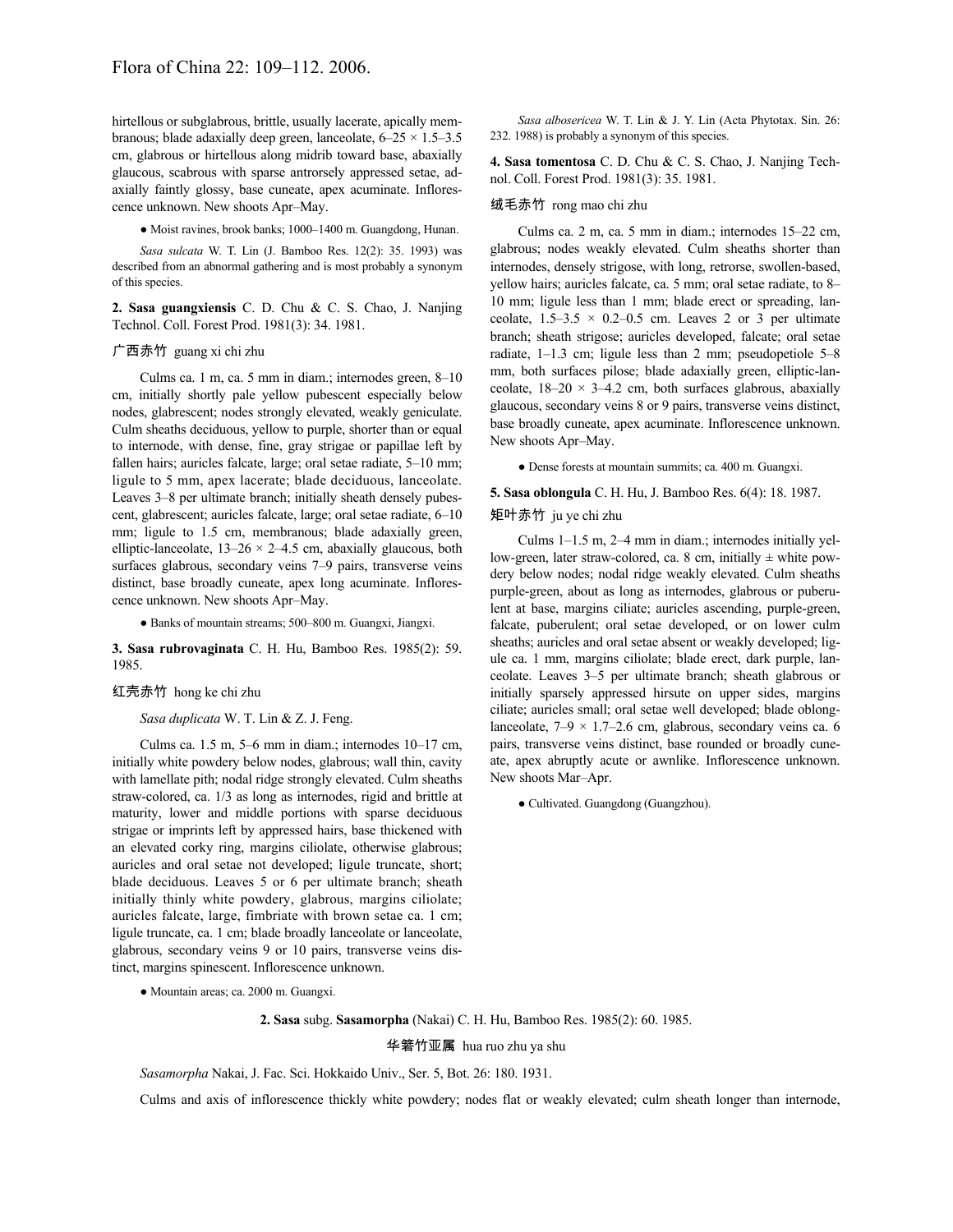auricles and oral setae absent; branch ca. 10° angle with culm; leaf blade glossy.

Between five and twenty-two species: China, Japan, Korea, E Russia; three species (all endemic) in China.

**6. Sasa sinica** Keng, Sinensia 7(6): 748. 1936.

#### 华箬竹 hua ruo zhu

*Sasamorpha sinica* (Keng) Koidzumi.

Culms ca. 1.5 m, ca. 4 mm in diam.; internodes white powdery especially below nodes, rigid, subsolid, with small lumen. Culm sheaths purplish, 6–10 cm, longer than internodes, pushed off by emerging branch but closely enclosing branch, with fine strigae especially near margins and base, margins long ciliate; auricles and oral setae absent; blade triangular-lanceolate. Leaves 2(or 3) per ultimate branch; sheath white powdery, glabrous or initially setose, margins long ciliate; ligule truncate, 0.5–2 mm; blade oblong-lanceolate,  $10-20 \times 1.3-3$  cm, glabrous or abaxially pilose, secondary veins 6–8 pairs, transverse veins distinct. Inflorescence an open panicle, 5–11 cm, with 4– 8(–10) spikelets or a raceme of 2–4 spikelets; axis and pedicels densely setulose and white powdery, pedicels 3–17 mm, sometimes subtended by a minute, basal bract. Spikelets deep purple at maturity,  $0.8-3.5 \times 0.4-0.6$  cm. Rachilla internodes 2-4 mm, puberulent, apex cup-shaped and ciliolate. Glumes 2, ovate, lower 3–6 mm, puberulent, 7–9-veined, margins ciliate, apex cuspidate; lemma 9–10 mm, puberulent, 11-veined, margins purple ciliate, apex cuspidate; palea slightly longer than lemma, abaxially puberulent, keels red ciliate, apex 2-cleft; lodicules 3, ovate-lanceolate, 2–2.5 mm, membranous, with distinct basal veins, margins fimbriate. Anthers pale yellow, 4–5 mm. Ovary 3–4 mm, narrow; style short; stigmas 3. New shoots May, fl. May–Jul.

● Forests, roadsides; 1000–1500 m. Anhui, Zhejiang.

**7. Sasa hubeiensis** (C. H. Hu) C. H. Hu, Bamboo Res. 1985(2): 60. 1985.

### 湖北华箬竹 hu bei hua ruo zhu

*Sasamorpha hubeiensis* C. H. Hu, J. Bamboo Res. 2(1): 51. 1983.

Culms 0.5–1 m, 3–5 mm in diam.; internodes yellow or light yellow when old, very thickly white powdery especially on upper portion; nodes weakly elevated. Culm sheaths persistent on deflexed branch, longer than internode, slightly glossy, thinly leathery, with long strigae; auricles and oral setae absent; ligule truncate, pubescent; blade erect, lanceolate. Leaves 3 or more per ultimate branch; sheath white powdery, initially long strigose; blade lanceolate, nearly leathery, glabrous, secondary veins 7–9 pairs, transverse veins distinct, base broadly cuneate or rounded. New shoots May–Jun.

● Mountain slopes; ca. 300 m. Hubei, Jiangxi.

**8. Sasa qingyuanensis** (C. H. Hu) C. H. Hu, Bamboo Res. 1985(2): 62. 1985.

#### 庆元华箬竹 qing yuan hua ruo zhu

*Sasamorpha qingyuanensis* C. H. Hu, J. Bamboo Res. 2(1): 52. 1983.

Culms 1–1.5 m, 4–6 mm in diam.; internodes thickly white powdery, especially so distally; wall thick. Culm sheaths persistent on deflexed branch, straw-colored when dry, longer than internodes, with rather dense, long, tenuous, brown or white strigae, base with a ring of brown setulae and pubescence, margins ciliate or ciliolate, apex strongly concave; auricles and oral setae absent; ligule to 5 mm; blade erect or deflexed, lanceolate. Leaves commonly 3 per ultimate branch; sheath thinly white powdery, base strigose; auricles and oral setae absent; ligule to 5 mm or more, margin ciliate, apex truncate or slightly sinuous; blade adaxially green, abaxially pale green, oblong or narrowly ovate,  $18-28 \times 4.7-6$  cm, glabrous, secondary veins 10–13 pairs, transverse veins distinct, margins entire or one minutely spinescent. New shoots Apr– May.

● Forests; ca. 1400 m. Zhejiang.